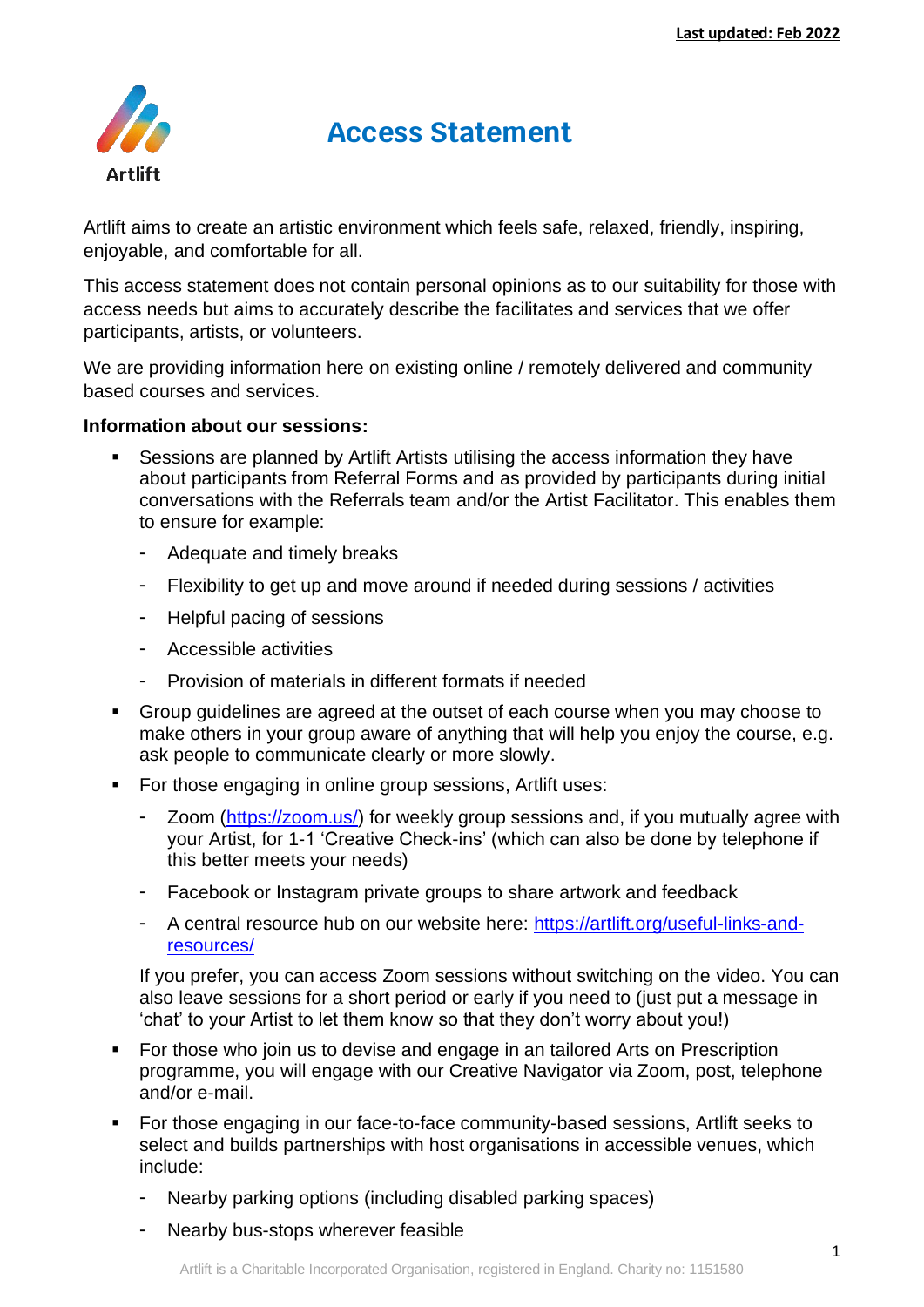- Accessible toilets
- Clear signage
- Doorways and corridors wide enough for standard sized manual and electric wheelchairs
- Break away / quiet spaces
- Tea & coffee-making facilities that can be used during breaks
- Large, airy spaces, where windows can be opened / closed
- Adequate heating so that certain conditions affected by the cold are not exacerbated
- Reception and other staff with disability awareness training and/or experience
- Inclusive practice values aligned with those of Artlift
- Filmed / photographic images of venues (or links to this on partner venues' websites) will be provided prior to the start of courses whenever feasible.
- Unless you're informed beforehand, no Artlift sessions will include sudden or loud noises / music.
- Wherever possible, Artlift Artist Facilitators integrate choice into sessions so that, if you struggle with a particular activity (e.g. due to limited dexterity), you can choose another activity or be supported to explore an individualised or adapted approach.

## **Access support provided:**

**EXECT Artilit's Artist Facilitators are experienced Creative Health practitioners, with disability** and mental health awareness training. They are also supported to share practice and ideas around creating more universal access for a wider diversity of individuals, as well as to take up training to understand how best to create access for specific disability groups, e.g. neurodiverse participants.

The Artlift team comprises empathetic professionals with lived experience of mental health challenges, cancer and other long-term conditions.

- Artlift runs a Volunteer Scheme so that trained / coached Assistants can support enabling access to our courses and projects.
- For the D/deaf or hard of hearing, where it's feasible to access a budget (either through a local disability focused funder, or through participants' own individual budgets), Artlift will work with you to source and arrange a BSL interpreter.
- Free places are available for a Personal Assistant, carer or a family member when needed to support access to our courses – please let us know in advance whether they will be joining in with the activities or present solely to enable your engagement.
- All resources can be made available in large print, or in easy-read format. Please make us aware when either is required.

## **Pre-course support, or when things are not working well for you:**

Our Volunteer Assistants and/or our Referrals team can support you with setting up and getting used to using Zoom. Please make us aware in advance if you require this support.

We can also work with you and/or our partners (e.g. Social Prescribers) to try and bring down travel barriers wherever feasible.